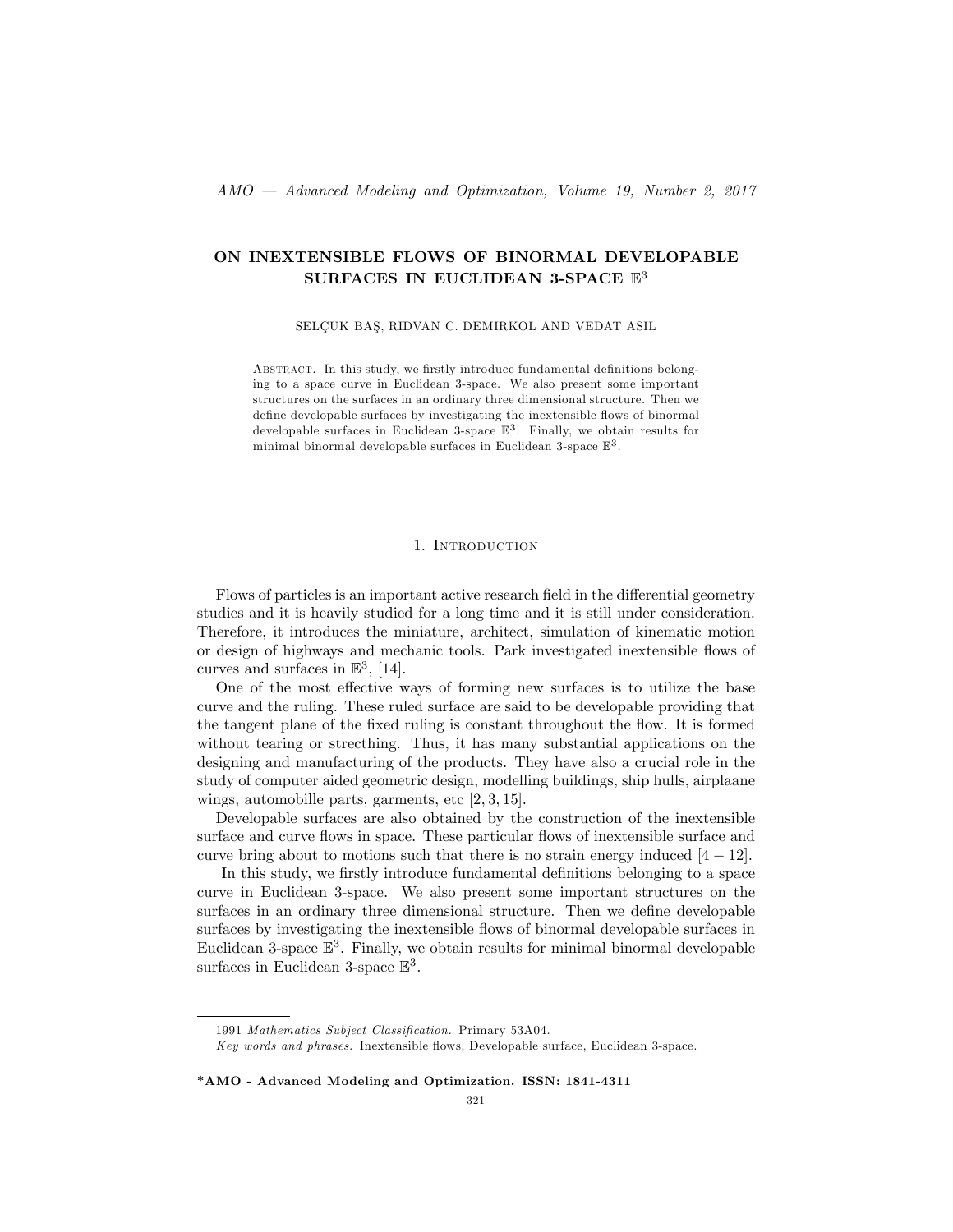# 2. Preliminaries

Frenet-Serret frame is used to describe the characterization of the intrinsic geometrical features of the regular curve in space. This coordinate system is constructed by three orthonormal vectors  $\mathbf{e}^{\sigma}_{(\alpha)}$ , assuming the curve is sufficiently smooth at each point. In particular,  $e_{(0)}^{\sigma}$  is the unit tangent vector,  $e_{(1)}^{\sigma}$  is the unit normal vector, and  $\mathbf{e}_{(2)}^{\sigma}$  is the unit binormal vector of the curve  $\gamma$ , respectively. Orthonormality conditions are summarized by  $e^{\sigma}_{(\alpha)}e^{\sigma}_{(\beta)} = \rho_{\alpha\beta}$ , where  $\rho$  is Euclidean metric such that: diag(1,1,1). For non-negative coefficients  $\kappa$ ,  $\tau$ , and vectors  $\mathbf{e}_{(i)}^{\sigma}$   $(i = 0, 1, 2)$  following equations are valid [16].

$$
\nabla_{\gamma'} \mathbf{e}_{(0)}^{\sigma} = \kappa \mathbf{e}_{(1)}^{\sigma},
$$
  
\n
$$
\nabla_{\gamma'} \mathbf{e}_{(1)}^{\sigma} = -\kappa \mathbf{e}_{(0)}^{\sigma} + \tau \mathbf{e}_{(2)}^{\sigma},
$$
  
\n
$$
\nabla_{\gamma'} \mathbf{e}_{(2)}^{\sigma} = -\tau \mathbf{e}_{(1)}^{\sigma}.
$$

# 3. Inextensible Flows of Binormal Developable Surfaces

A surface  $M$  is ruled if through every point of  $M$  there is a straight line that lies on M.

The binormal developable of  $\gamma$  is a ruled surface

$$
\mathcal{M}(s, u) = \gamma(s) + u \mathbf{e}_{(2)}^{\sigma}(s).
$$

Let  $\varpi$  be the standard unit normal vector field on a surface  $\mathcal M$  defined by

(3.1) 
$$
\varpi = \frac{\mathcal{M}_s \wedge \mathcal{M}_u}{|g(\mathcal{M}_s \wedge \mathcal{M}_u, \mathcal{M}_s \wedge \mathcal{M}_u)|^{\frac{1}{2}}}.
$$

Hence, the first fundamental form  $I$  and the second fundamental form  $II$  of a surface  $M$  are defined by, respectively,

(3.2) 
$$
\mathbf{I} = \mathcal{E}ds^2 + 2\mathcal{F}dsdu + \mathcal{G}du^2,
$$

$$
\mathbf{II} = eds^2 + 2fdsdu + gdu^2,
$$

where

(3.4) 
$$
\mathcal{E}=g(\mathcal{M}_s,\mathcal{M}_s), \mathcal{F}=g(\mathcal{M}_s,\mathcal{M}_u), \mathcal{G}=g(\mathcal{M}_u,\mathcal{M}_u),
$$

(3.5)  
\n
$$
e=-g(\mathcal{M}_s, \varpi_s) = g(\mathcal{M}_{ss}, \varpi),
$$
\n
$$
f=-g(\mathcal{M}_s, \varpi_u) = g(\mathcal{M}_{su}, \varpi),
$$
\n
$$
g=-g(\mathcal{M}_u, \varpi_u) = g(\mathcal{M}_{uu}, \varpi).
$$

Besides, the mean curvature  $H$  and the Gaussian curvature  $K$  are

(3.7) 
$$
\mathbf{H} = \frac{\mathcal{E}g - 2\mathcal{F}f + \mathcal{G}e}{2(\mathcal{E}\mathcal{G} - \mathcal{F}^2)},
$$

$$
\mathbf{K} = \frac{eg - f^2}{\mathcal{E}\mathcal{G} - \mathcal{F}^2},
$$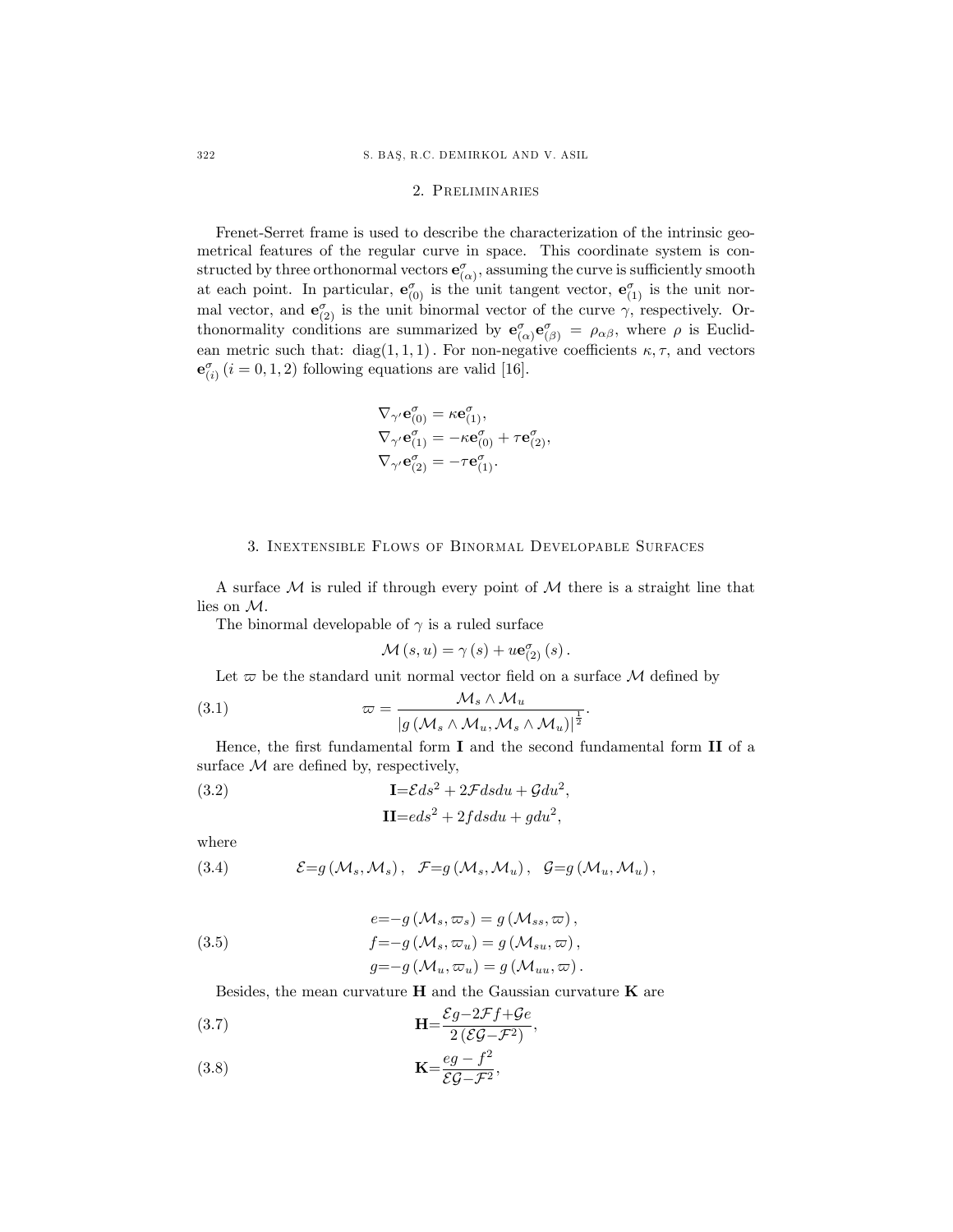respectively.

**Definition 3.1.** (see [14]) A surface evolution  $\mathcal{M}(s, u, t)$  and its flow  $\frac{\partial \mathcal{M}}{\partial t}$  are said to be inextensible if its first fundamental form  $\{\mathcal{E},\mathcal{F},\mathcal{G}\}$  satisfies

(3.8) 
$$
\frac{\partial \mathcal{E}}{\partial t} = \frac{\partial \mathcal{F}}{\partial t} = \frac{\partial \mathcal{G}}{\partial t} = 0.
$$

This definition states that the surface  $\mathcal{M}(s, u, t)$  is, for all time t, the isometric image of the original surface  $\mathcal{M}(s, u, t_0)$  defined at some initial time  $t_0$ . For a developable surface,  $\mathcal{M}(s, u, t)$  can be physically pictured as the parametrization of a waving flag. For a given surface that is rigid, there exists no nontrivial inextensible evolution.

**Definition 3.2.** We can define the following one-parameter family of binormal developable ruled surface

(3.9) 
$$
\mathcal{M}(s, u) = \gamma(s) + u \mathbf{e}_{(2)}^{\sigma}(s).
$$

**Theorem 3.3.** Let M is the binormal developable surface in  $\mathbb{E}^3$ . If  $\frac{\partial \mathcal{M}}{\partial t}$  is inextensible, then

$$
\frac{\partial \tau}{\partial t} = 0.
$$

**Proof.** Assume that  $\mathcal{M}(s, u, t)$  be a one-parameter family of binormal developable surface. We show that  $M$  is inextensible.

$$
\mathcal{M}_s(s, u, t) = \mathbf{e}_{(0)}^{\sigma} - u\tau \mathbf{e}_{(1)}^{\sigma}, \mathcal{M}_u(s, u, t) = \mathbf{e}_{(2)}^{\sigma}(s).
$$

If we compute first fundamental form  $\{\mathcal{E}, \mathcal{F}, \mathcal{G}\}\$ , we obtain

(3.11) 
$$
\mathcal{E} = u^2 \tau^2 + 1,
$$

$$
\mathcal{F} = g(\mathcal{M}_s, \mathcal{M}_u) = 0,
$$

$$
\mathcal{G} = g(\mathcal{M}_u, \mathcal{M}_u) = 1.
$$

Using above system, we obtain

$$
\frac{\partial \mathcal{E}}{\partial t} = 2u^2 \tau \frac{\partial \tau}{\partial t}.
$$

$$
\frac{\partial \mathcal{F}}{\partial t} = 0,
$$

$$
\frac{\partial \mathcal{G}}{\partial t} = 0.
$$

Therefore,  $\frac{\partial \mathcal{M}}{\partial t}$  is inextensible iff

$$
\frac{\partial \tau}{\partial t} = 0.
$$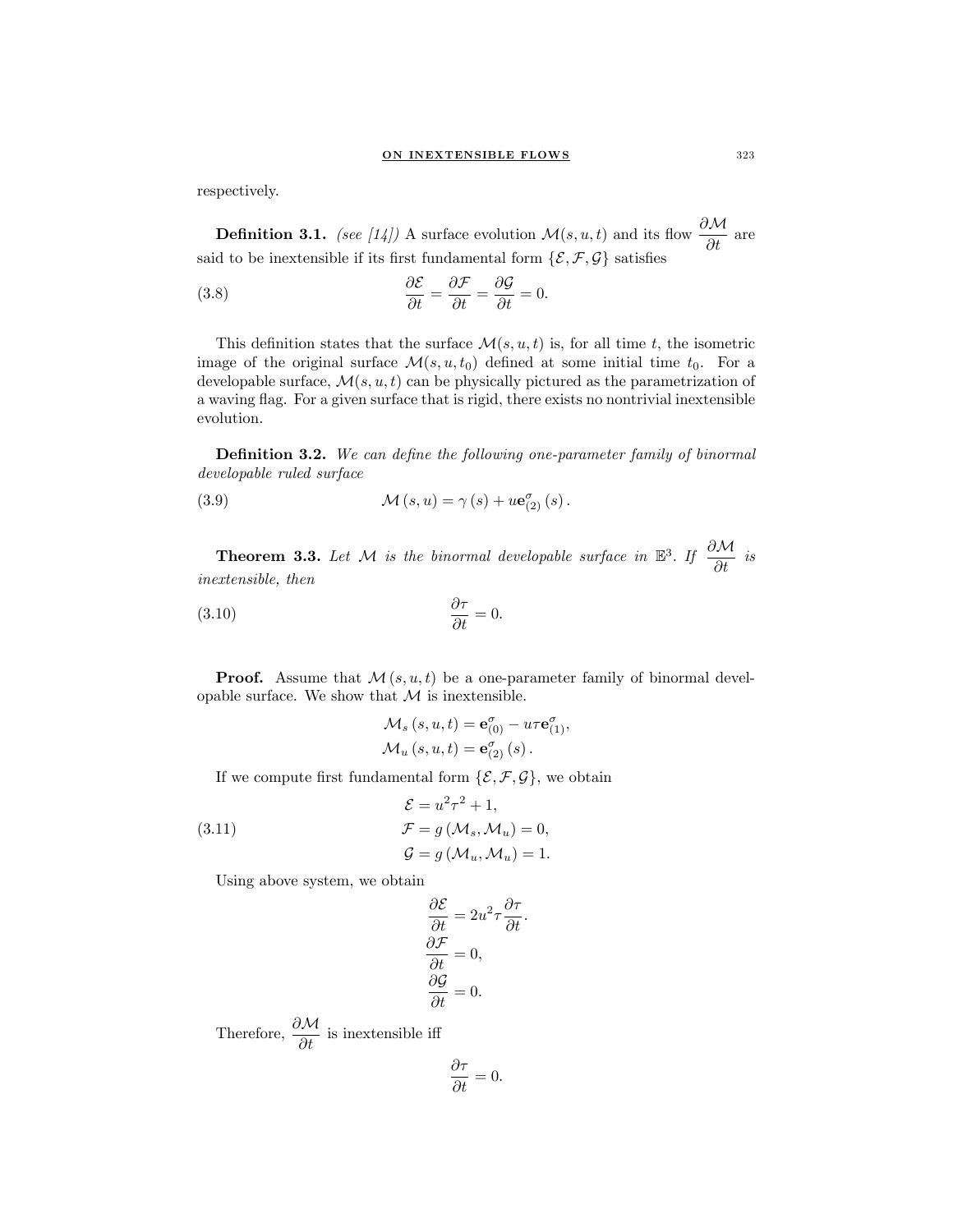**Corollary 3.4.** Let  $M$  is the binormal developable surface in  $\mathbb{E}^3$ . If flow of this binormal developable surface is inextensible, then this surface is minimal iff

(3.12) 
$$
\frac{1}{\mathcal{N}}[u^2 \frac{\partial \kappa}{\partial s} \tau + u \frac{\partial \tau}{\partial s} - u^2 \frac{\partial \tau}{\partial s} \kappa] = 0,
$$

where  $N = [1 + u^2 \tau^2]^{\frac{1}{2}}$ .

**Proof.** Using  $\mathcal{M}_s$  and  $\mathcal{M}_u$ , we get

(3.13) 
$$
\mathcal{M}_{ss} = u\kappa\tau \mathbf{e}_{(0)}^{\sigma} + (\kappa - u\frac{\partial\tau}{\partial s})\mathbf{e}_{(1)}^{\sigma} - u\tau^{2}\mathbf{e}_{(2)}^{\sigma},
$$

$$
\mathcal{M}_{su} = -\tau \mathbf{e}_{(2)}^{\sigma},
$$

$$
\mathcal{M}_{uu} = 0.
$$

On the other hand, the standard unit normal vector field on a surface  $\mathcal M$  is

$$
\varpi=-\frac{1}{\wp}[\mathbf{e}^\sigma_{(1)}+u\tau\mathbf{e}^\sigma_{(0)}],
$$

where  $\wp = [1 + u^2 \tau^2]^{\frac{1}{2}}$ .

Components of second fundamental form of developable surface are

(3.14) 
$$
e = -\frac{1}{\mathcal{N}} [u^2 \kappa \tau^2 + \kappa - u \frac{\partial \tau}{\partial s}],
$$

$$
f = \frac{\tau}{\mathcal{N}},
$$

$$
g = 0.
$$

Therefore, using above system and  $Eq.(3.9)$ , we obtain

(3.15) 
$$
\mathbf{H} = -\frac{1}{2\wp^3} [u^2 \kappa \tau^2 + \kappa - u \frac{\partial \tau}{\partial s}],
$$

where  $\wp = [1 + u^2 \tau^2]^{\frac{1}{2}}$ .

By using the relations Eq.(3.14) and Eq.(3.15), we obtain Eq.(3.12). This completes the proof.

Thus, we have the following result without proof.

**Corollary 3.5.** Let M is the binormal developable surface in  $E^3$ . If  $\gamma$  is a helix, then this surface is minimal.

## **REFERENCES**

- [1] M.P. Carmo, Differential Geometry of Curves and Surfaces, Pearson Education, 1976.
- [2] S. Izumiya, N. Takeuchi, Special Curves and Ruled Surfaces, Contributions to Algebra and Geometry 44 (2003), 203-212.
- [3] J. J. Koenderink, Solid Shape, MIT Press, Cambridge, 1994.
- [4] T. Körpinar, On the Fermi–Walker Derivative for Inextensible Flows, Zeitschrift für Naturforschung A. 70 (7) (2015), 477-482
- [5] T. Körpnar, A new method for inextensible flows of timelike curves in 4-dimensional LP-Sasakian manifolds, Asian-European Journal of Mathematics, 8 (4) (2015), DOI: 10.1142/S1793557115500734
- [6] T. Körpınar, V. Asil, S. Baş, On Characterization Inextensible flows of Curves According to Bishop frame in  $\mathbb{E}^3$  Revista Notas de Matematica, 7 (2011), 37-45.